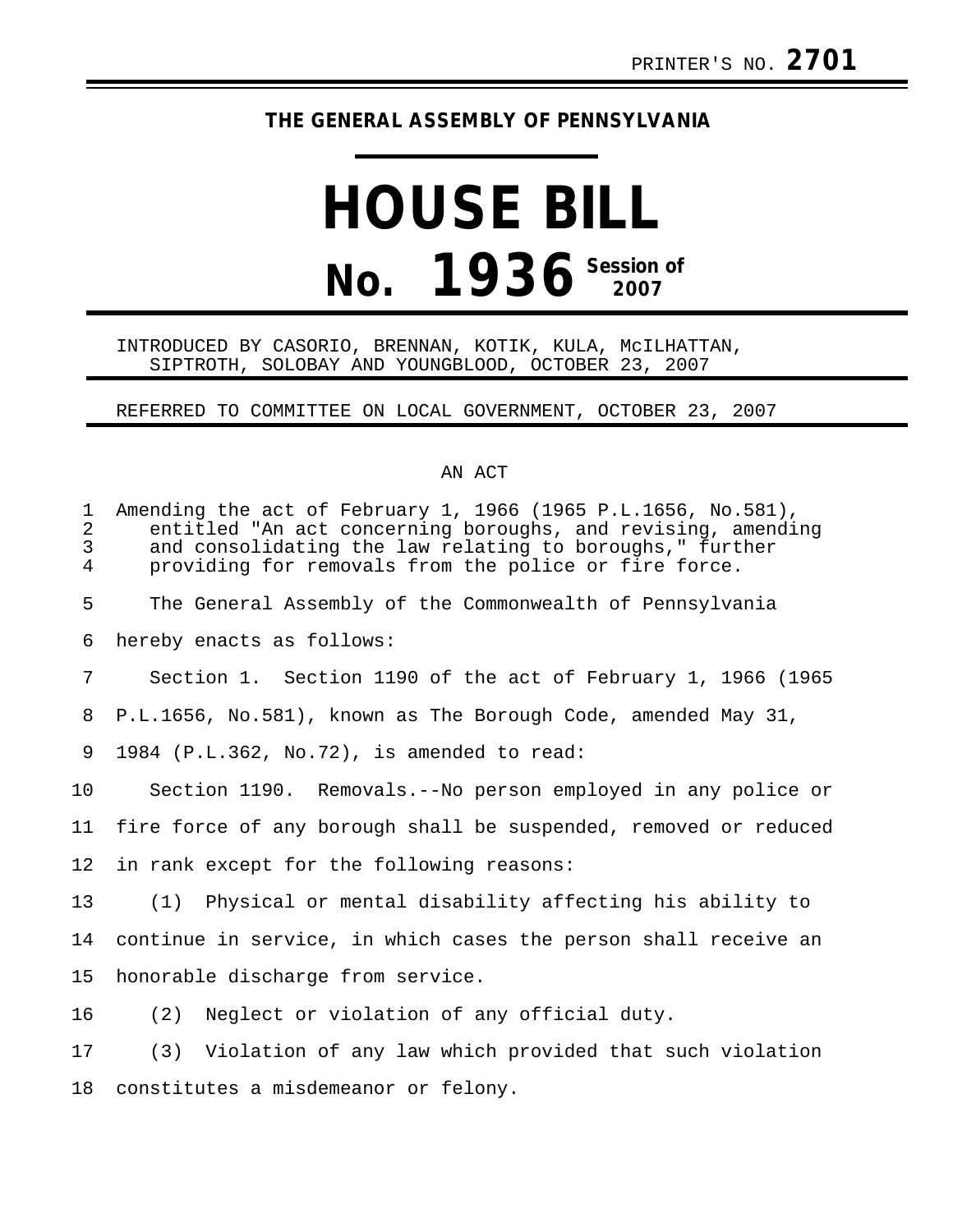1 (4) Inefficiency, neglect, intemperance, immorality,

2 disobedience of orders, or conduct unbecoming an officer.

3 (5) Intoxication while on duty.

4 (6) Engaging or participating in conducting of any political 5 or election campaign while on duty or in uniform otherwise than 6 to exercise his own right of suffrage.

7 A person so employed shall not be removed for religious, 8 racial or political reasons. A written statement of any charges 9 made against any person so employed shall be furnished to such 10 person within five days after the same are filed.

11 If for reasons of economy or other reasons it shall be deemed 12 necessary by any borough to reduce the number of paid employes 13 of the police or fire force, then such borough shall apply the 14 following procedure: (i) if there are any employes eligible for 15 retirement under the terms of any retirement or pension law, if 16 the party to be retired exceeds the maximum age as defined in 17 the act of October 27, 1955 (P.L.744, No.222), known as the 18 "Pennsylvania Human Relations Act," then such reduction in 19 numbers shall be made by retirement of such employes, starting 20 with the oldest employe and following in order of age 21 respectively, (ii) if the number of paid employes in the police 22 force or fire force eligible to retirement is insufficient to 23 effect the necessary reduction in numbers, or if there are no 24 persons eligible for retirement, or if no retirement or pension 25 fund exists, then the reduction shall be effected by furloughing 26 the person or persons, including probationers, last appointed to 27 the respective force. Such removal shall be accomplished by 28 furloughing in numerical order commencing with the person last 29 appointed until such reduction shall have been accomplished. In 30 the event the said police force or fire force shall again be 20070H1936B2701 - 2 -